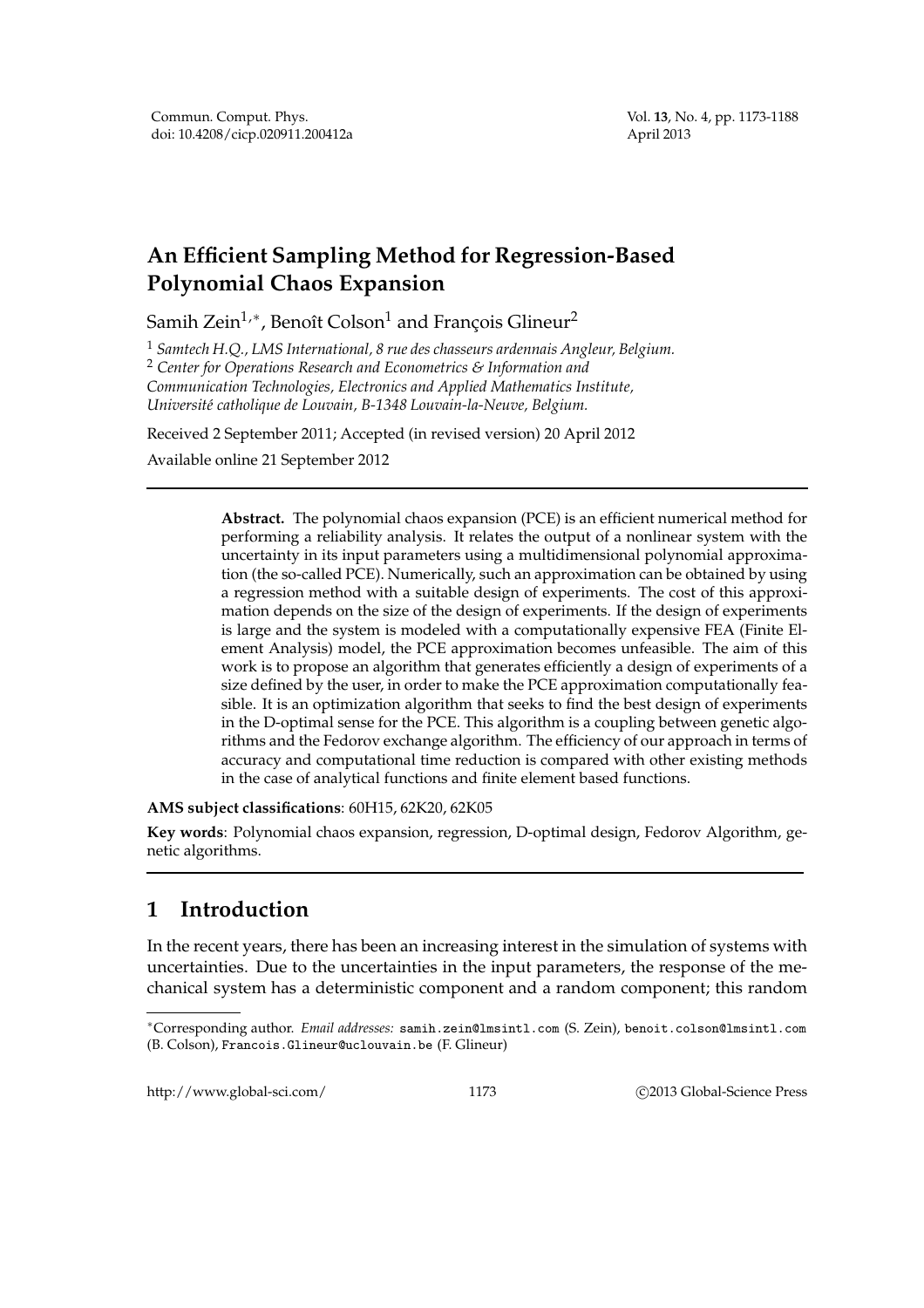component is often ignored in traditional engineering practice. The reliability analysis consists in defining the probability density functions (pdf) of the uncertain input parameters and then propagating them through the mathematical model of the mechanical system in order to characterize the random component of the output.

The polynomial chaos expansion (PCE) method builds a multidimensional polynomial function that approximates the output of the system around its nominal value with respect to the uncertainty of the input parameters. There are two non-intrusive methods to construct the PCE approximation: the projection method and the regression method (see [22] and [23]). Both of them are black box methods that require a set of independent simulations for different values of the input parameters.

The total computational time depends on three factors: the computer resources, the computational time of one finite element analysis (FEA) and the number of simulations needed to build PCE approximation. Usually, the industrial applications require expensive finite element analysis. Hence, if the number of analyses for building the PCE is large, the total computational time becomes unfeasible. Reducing the total computational time by tuning the first two factors is not an easy task. The computer resources are usually limited and reducing the computational time of one FEA means reducing its accuracy. Therefore, one has to reduce the third factor, the number of analyses for the PCE, in order to be able to carry out a reliability analysis of an expensive FEA-based application.

Recently, some new methods have been introduced to reduce the number of independent simulations. The projection method requires running a set of simulations defined over a sparse grid of nodes following some quadrature rules. In [16–19], the reduction of the size of sparse grid is based on the anisotropy of the problem and the contribution of each node of the sparse grid in the overall accuracy of the numerical evaluation.

The regression method requires the definition of a design of experiments depending on the PCE polynomial function. In [1, 20, 21], a model reduction approach is considered where some terms of the PCE approximation are discarded according to their pertinence in the model. This leads to a reduction of the size of the design of experiments.

The preceding methods prescribe their number simulations without providing to the user a direct control over the total number of simulations to perform the PCE approximation. The contribution of this paper is to propose a sampling algorithm for the regression method where the user can choose the number simulations depending on the available computer resources, the computational time of one FEA and the desired total computational time. The proposed algorithm gives the possibility to carry out a PCE approximation with the fewest number of simulations which is equal to the number of terms in the PCE. Therefore, with this approach it is always possible to carry out a reliability analysis based on an expensive FEA model and a large number of uncertain parameters.

The accuracy of the PCE approximation given by the regression method is proportional to the determinant of the regression matrix. The approach proposed in this paper consists in maximizing this determinant for a given number of samples. This leads to a small sized design of experiments that covers efficiently all the space of the uncertain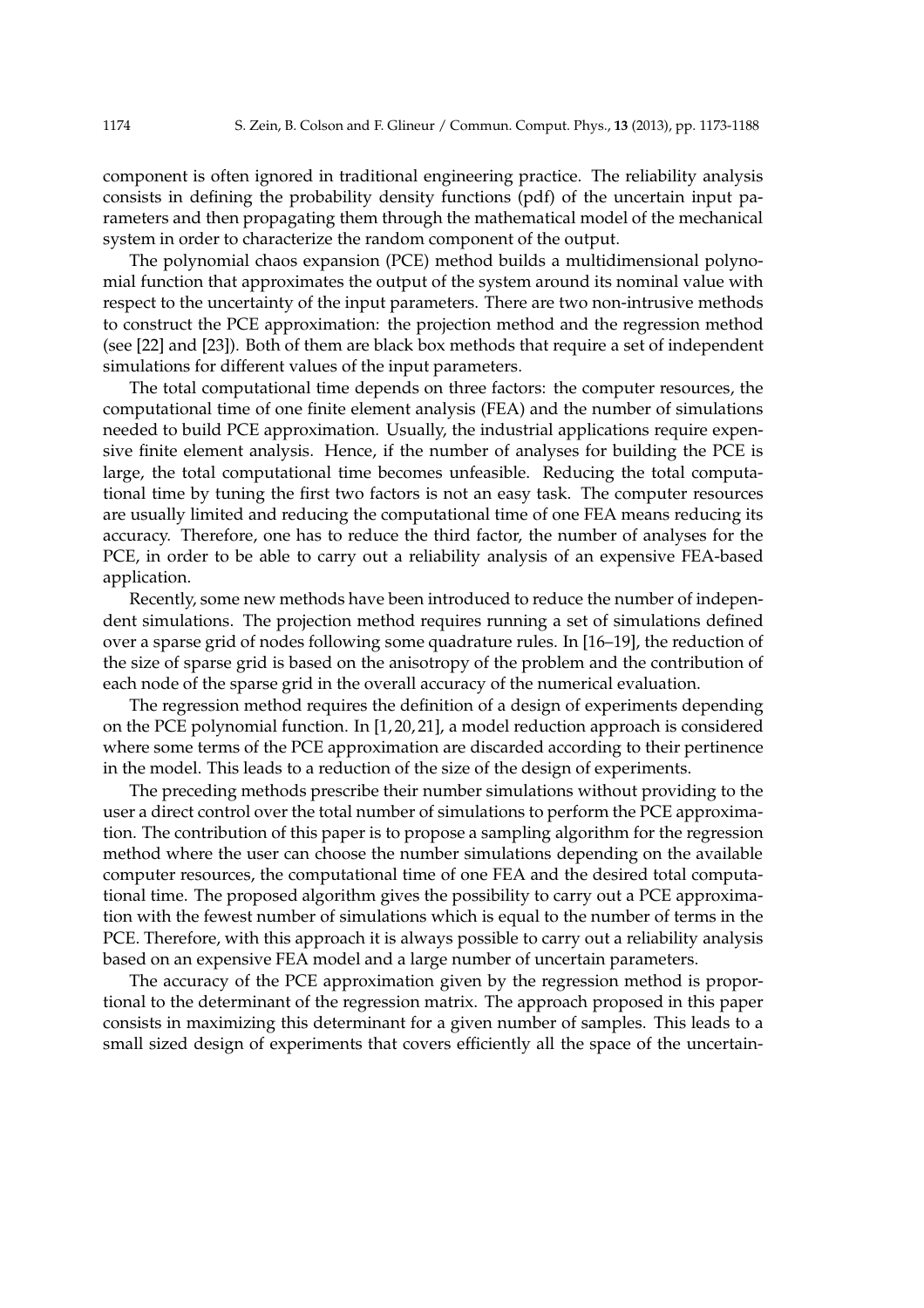ties. The proposed algorithm for maximizing the determinant of the regression matrix is a coupling between genetic algorithms and the Fedorov exchange algorithm. The motivation for this choice is discussed in Section 4. The efficiency of our approach in terms of accuracy and computational time reduction is compared with other existing methods (the projection method) for analytical and industrial cases.

### **2 Probability space and random variables**

Computing the output of a mechanical system with uncertain parameters is considered as a random experiment and can be studied using the PCE. In order to give a mathematical framework of the PCE, a brief review of some definitions regarding probability space and random variables is introduced in the sequel.

A probability space is a mathematical entity which models the uncertainty in the input and the output of the mechanical system. Three ingredients  $(\Omega, \mathcal{F}, P)$  are necessary to define a probability space, where  $\Omega$  is the set of all possible outcomes,  $\mathcal F$  is a  $\sigma$ -algebra over Ω, containing all possible events and *P* is a function F→**R** which gives a probability measure for each random event. A random variable *X* is a function *X* :  $(\Omega, \mathcal{F}, P) \to \mathbb{R}$ .

Using the preceding definitions, one can also define the expectation and the variance of a random variable:

$$
\bar{X} = E[X] = \int XdP,\tag{2.1}
$$

$$
var(X) = E[(X - \bar{X})^2] = \int (X - \bar{X})^2 dP.
$$
 (2.2)

We call  $\langle X, Y \rangle = \int XY dP$  the inner product of two random variables on the probability space and  $\mathcal{L}^2(\Omega,\mathcal{F},P)$  the set of random variables having a finite variance.

Before introducing the PCE, one must also have a look at the Hermite polynomials. These polynomials are defined in a recursive way as follows:

$$
H_0 = 1,\tag{2.3}
$$

$$
H_{n+1}(x) = xH_n(x) - (n)H_{n-1}(x),
$$
\n(2.4)

and they have the property of being orthogonal with respect to the Gaussian measure. If *H<sup>i</sup>* and *H<sup>j</sup>* are two Hermite polynomials of degrees *i* and *j* respectively, we have:

$$
\int H_i(x)H_j(x)e^{-x^2/2}dx = i!\delta_{ij}.
$$
\n(2.5)

Thus, if *ξ* is a Gaussian random variable, the two random variables *Hi*(*ξ*) and *Hj*(*ξ*) are orthogonal with respect to the above inner product and the Gaussian measure. This orthogonality property constitutes the basis of the PCE.

Note that, if *ξ* is a uniform random variable, the Hermite polynomials must be replaced by the Legendre polynomials and the density function  $e^{-x^2/2}$  by 1.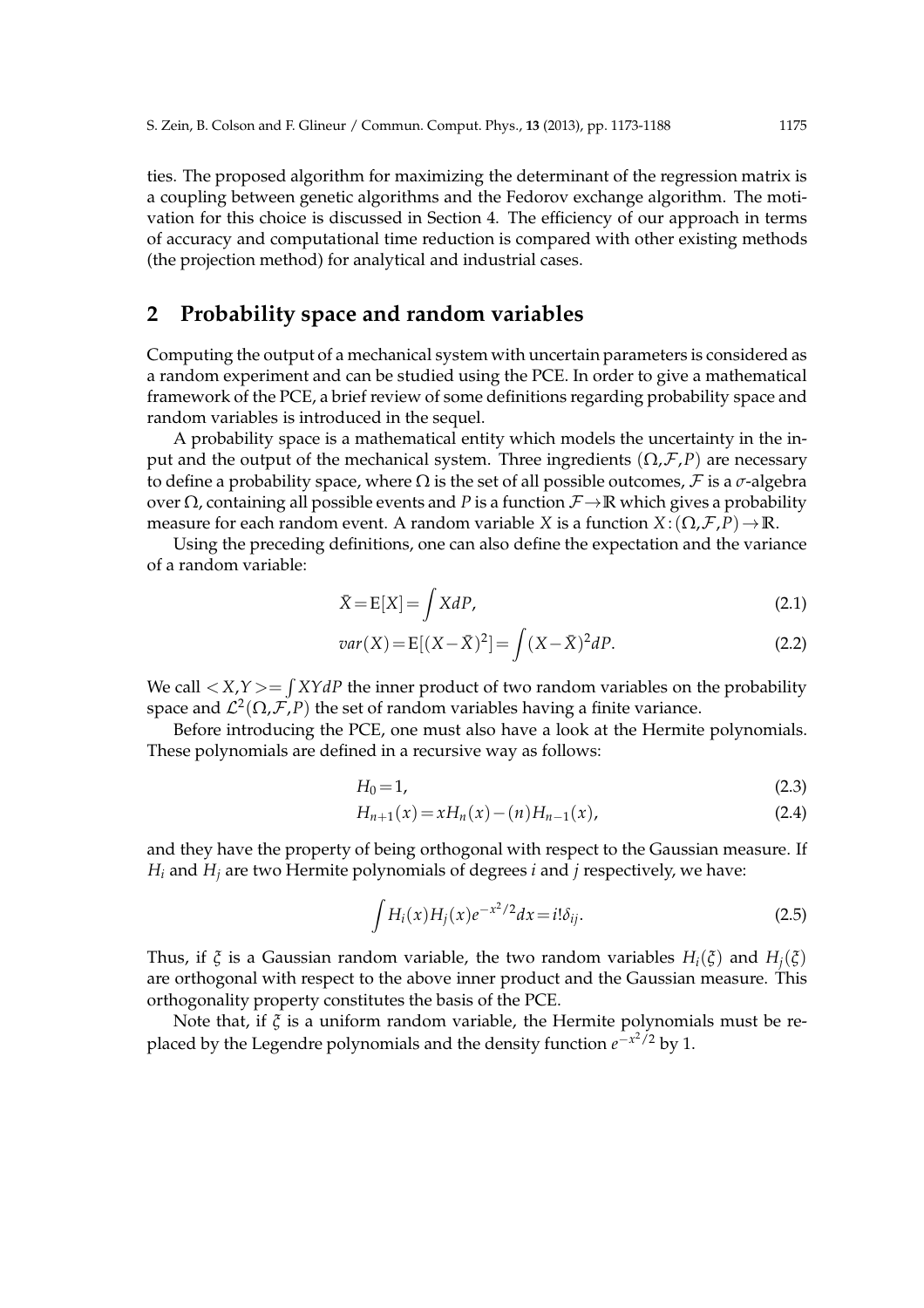### **3 The polynomial chaos expansion (PCE)**

In the following, the basis of the regression method and the D-optimal criterion are given. More details can be found in [7].

The PCE method consists in considering a set of orthogonal multivariate polynomials with respect to some inner product. Let *M* be the number of uncertain parameters in the mechanical system and  $\{\xi_i(\omega)\}_{i=1}^M$  be a set of  $M$  independent Gaussian random variables. Each random variable is associated to an uncertain parameter and represents its perturbation. Consider Γ*<sup>p</sup>* the space of multivariate polynomials of degree less or equal to *p* and  $\tilde{\Gamma}_p$  the space of polynomials of degree equal to *p* and orthogonal to  $\Gamma_{p-1}$ . We have  $\Gamma_p = \bigoplus_{i=1}^p p_i$  $\prod_{i=1}^{p} \tilde{\Gamma}_i$ . If the inner product is considered with the Gaussian measure,  $\tilde{\Gamma}_p$  is spanned with the multivariate Hermite polynomials  $\{\psi_\alpha(\xi)\}\$  of degree *p*, where  $\alpha \in \mathbb{N}^M$ and  $|\alpha| = \sum_{i=1}^{M} \alpha_i = p$ . These multivariate Hermite polynomials  $\{\psi_\alpha(\bar{\zeta})\}$  are defined as the product of *M* univariate Hermite polynomials of degree *α<sup>i</sup>* :

$$
\psi_{\alpha}(\xi) = \prod_{i=1}^{M} H_{\alpha_i}(\xi_i). \tag{3.1}
$$

If *S* denotes the random output of the mechanical system and has a finite variance, it can be expressed as an infinite series of multivariate Hermite polynomials (see [14]):

$$
S = \sum_{|\alpha|=0}^{|\alpha|=\infty} S_{\alpha}^{pce} \psi_{\alpha}(\xi) = \sum_{i=0}^{\infty} S_{i}^{pce} \psi_{i}(\xi).
$$
 (3.2)

Here, the multi-index *α* of *ψ* is replaced by an index *i* given the univocal relationship between these two notations. *S pce*  $\hat{i}^{\text{rec}}$  are the deterministic coefficients of the PCE.

One of the advantages of such a representation of the random output *S* is that computing the expectation and variance of *S* is straightforward. From the orthogonality property of  $\psi_i$ , one can deduce that:

$$
\bar{S} = S_0^{pce},\tag{3.3}
$$

$$
var(S) = \sum_{i=1}^{\infty} (S_i^{pce})^2.
$$
 (3.4)

For computational reasons, this infinite series must be truncated to degree *p* and *S* is replaced by  $\tilde{S}$  with:

$$
\tilde{S} = \sum_{i=0}^{N} S_i^{pce} \psi_i(\xi),\tag{3.5}
$$

where  $N = \frac{(M+p)!}{M!p!} - 1$  is the number of terms involved in  $\tilde{S}$ .

In this paper, we consider the regression method to compute the coefficients  $S_i^{pcc}$  $\int_{i}^{\mu}$  of the PCE. This method consists in defining a design of experiments,  $\Xi = \{\xi_i^j\}$ *i* } *<sup>j</sup>*=1,···,*Q*, which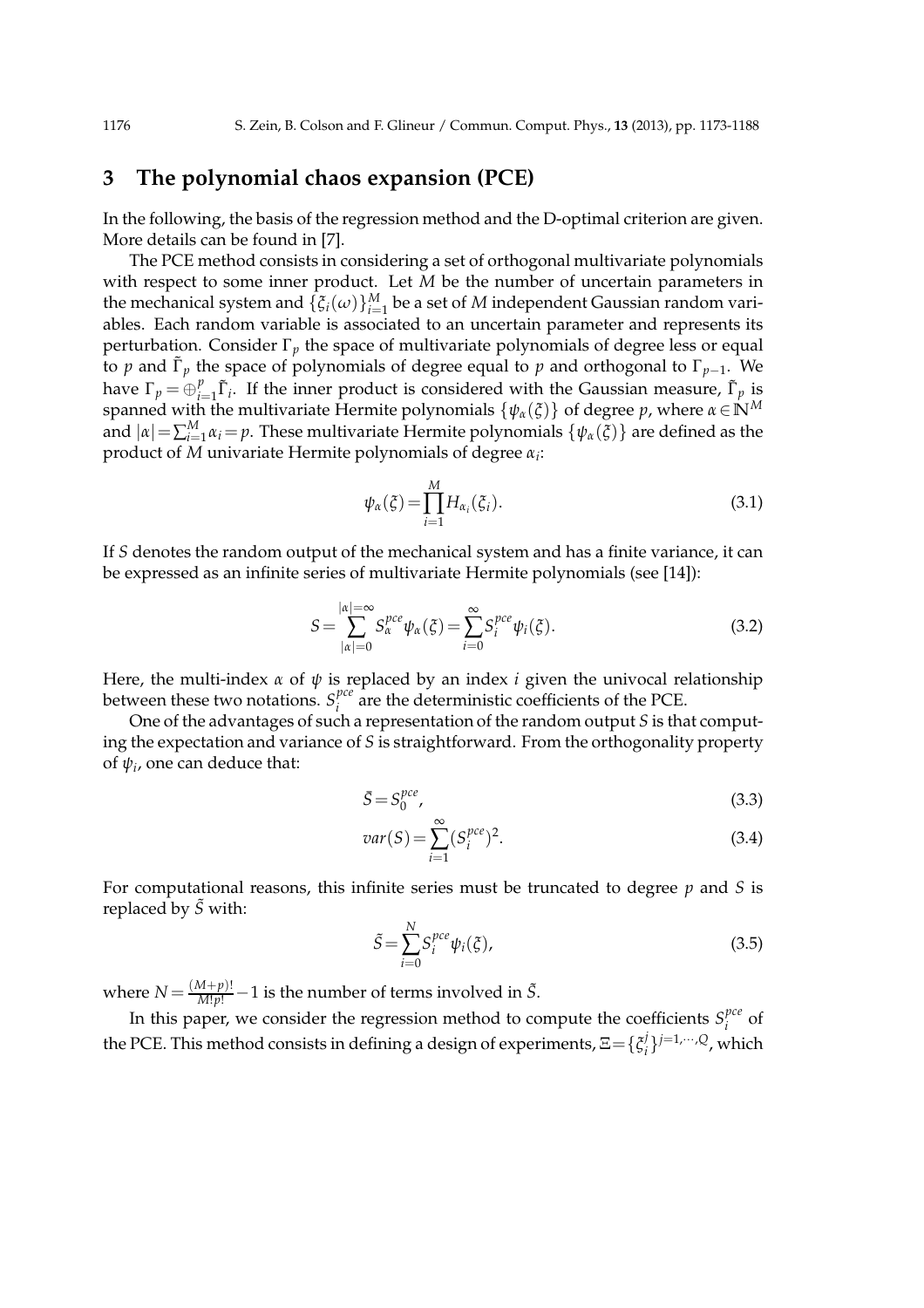is a set of *Q* different perturbations of the input parameters and then computing (by simulation) the output of *S* for each value *ξ <sup>j</sup>* of the design of experiment. These output values are gathered in a vector  $S^{sim} \in \mathbb{R}^Q$ . The coefficients  $S_i^{pct}$  $i$ <sup> $\mu$ c</sup> are then computed by solving the following linear least squares problem:

$$
\min_{S^{pce}} R = \frac{1}{2} \sum_{j=1}^{Q} \left( S_j^{sim} - \sum_{i=0}^{N} S_i^{pce} \psi_i(\xi^j) \right)^2,
$$
\n(3.6)

where *R* is the squared residual between the simulated and the approximated output values.

The solution of this optimization problem is derived in the following. Writing the derivative of *R* with respect to  $S_k^{pce}$  $\kappa_k^{\text{pce}}$  equal to zero leads to:

$$
\sum_{j=1}^{Q} \psi_k(\xi^j) \left( S_j^{sim} - \sum_{i=0}^{N} S_i^{pce} \psi_i(\xi^j) \right) = 0 \quad \forall k = 1, \cdots, N. \tag{3.7}
$$

The above equation can be rearranged in the following form (called the normal equations):

$$
\sum_{j=1}^{Q} \sum_{i=0}^{N} \psi_k(\xi^j) \psi_i(\xi^j) S_i^{pce} = \sum_{j=1}^{Q} \psi_k(\xi^j) S_j^{sim} \quad \forall k = 1, \cdots, N. \tag{3.8}
$$

Let  $\Psi_{ji}$   $=$   $\psi_i(\xi^j)$  be a rectangular matrix in  $\mathbb{R}^{Q,N}.$  Each row  $j$  of this matrix is the set of all *ψi* 's computed for the experiment *ξ j* . Hence, the matrix representation is deduced from the above equations:

$$
S^{pce} = (\Psi^t \Psi)^{-1} \Psi^t S^{sim}.
$$
\n(3.9)

Ψ*t*Ψ is called the information matrix [7].

#### **3.1 D-optimal design**

In this section, it is shown how the choice of the DOE  $\Xi\! =\! \{\xi^j\}^{j=1,\cdots,Q}$  affects the accuracy of the estimation of  $S^{pec}$ . We recall that the output of the mechanical system is expressed as a series of multivariate Hermite polynomial truncated at degree *p* (Eq. 3.5):

$$
S^{sim} = \sum_{i=0}^{N} S_i^{pce} \psi_i(\xi) + \varepsilon,
$$
\n(3.10)

where *ε* is the truncation error between the PCE and *S*<sup>sim</sup> and is a random variable. The presence of this random truncation error induces a random error in the estimation of  $S^{pec}$ . The variance of  $S^{pec}$  is derived as follows:

$$
\operatorname{var}(S^{pce}) = \operatorname{var}((\Psi^t \Psi)^{-1} \Psi^t S^{sim})
$$
  
= (\Psi^t \Psi)^{-1} \Psi^t \operatorname{var}(S^{sim})((\Psi^t \Psi)^{-1} \Psi^t)^t. (3.11)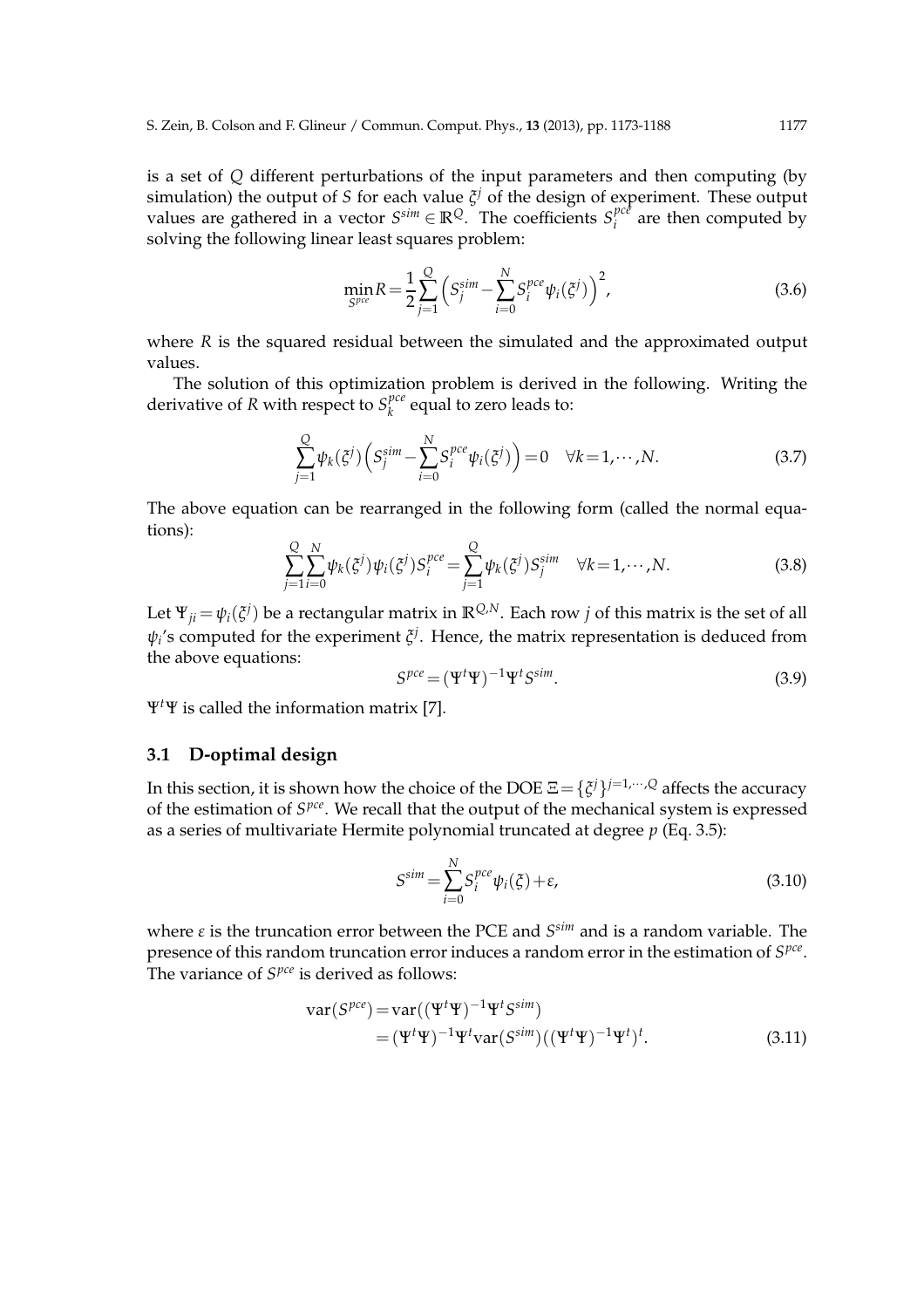Assuming that var $(S^{sim}) = I\sigma^2$  meaning that the truncation errors in each simulation are independent and have a constant variance equal to  $\sigma$ , we obtain:

$$
\operatorname{var}(S^{pce}) = (\Psi^t \Psi)^{-1} \sigma. \tag{3.12}
$$

From Eqs. (3.9) and (3.12), one can deduce the relationship between Ξ and var(*S pce*). Each *S pce i*<sup>*pce</sup>* is a linear combination of the terms of *S*<sup>*sim*</sup>. Using the central limit theorem, *S*<sup>*pce*</sup> is a</sup> vector of Gaussian variables of variance  $(\Psi^t \Psi)^{-1} \sigma$ . It is known that its confidence region is a hyper-ellipsoid of volume proportional to the determinant of  $(\Psi^t\Psi)^{-1}$ . In order to reduce var $(S^{pce})$ , the error in the estimation of  $S^{pce}$ , one needs to reduce the confidence region. A D-optimal design is a design that gives an estimation of  $S^{pec}$  with the smallest confidence region. It is the solution of the following optimization problem:

$$
\max_{\Xi} \det(\Psi^t \Psi). \tag{3.13}
$$

This optimization problem constitutes the main task of our work: finding the D-optimal design in the case of the regression based PCE. Several methods based on Fedorov exchange formula or heuristic optimization have been proposed to solve this particular optimization problem. In the following section, we give a review of these methods and we introduce our coupling optimization algorithm adapted to the case of regression based PCE as was discussed in Section 1.

## **4 Optimization algorithms**

We recall that the purpose of this optimization algorithm is to generate a design of experiments for the PCE approximation, as much accurate as possible, given a user defined number of experiments.

Each uncertainty of each parameter is discretized such that it takes a finite number of values, depending on the degree of the PCE. The combination of the discrete values of all the parameters constitutes a grid of nodes where each node is an experiment candidate. The design of experiments is a set of experiments chosen from this grid of nodes. One can see that the size of the grid increases exponentially with the number of uncertain parameters and the degree of the PCE.

A common criterion for selecting a DOE is the D-optimality one by maximizing the determinant of the information matrix. This criterion can be computed using the Fedorov algorithm (see [4]), which belongs to the family of "exchange algorithms". It is detailed in Section 4.1. The underlying idea is to find the best DOE from a grid of nodes. At each iteration, an experiment of the DOE is compared with all the experiments candidates of the grid by applying the Fedorov exchange formula and it is exchanged with the best one. The algorithm can handle efficiently a DOE of large size but it can become expensive in computations when the size of the grid is large. Moreover, it can be trapped into a local optimum.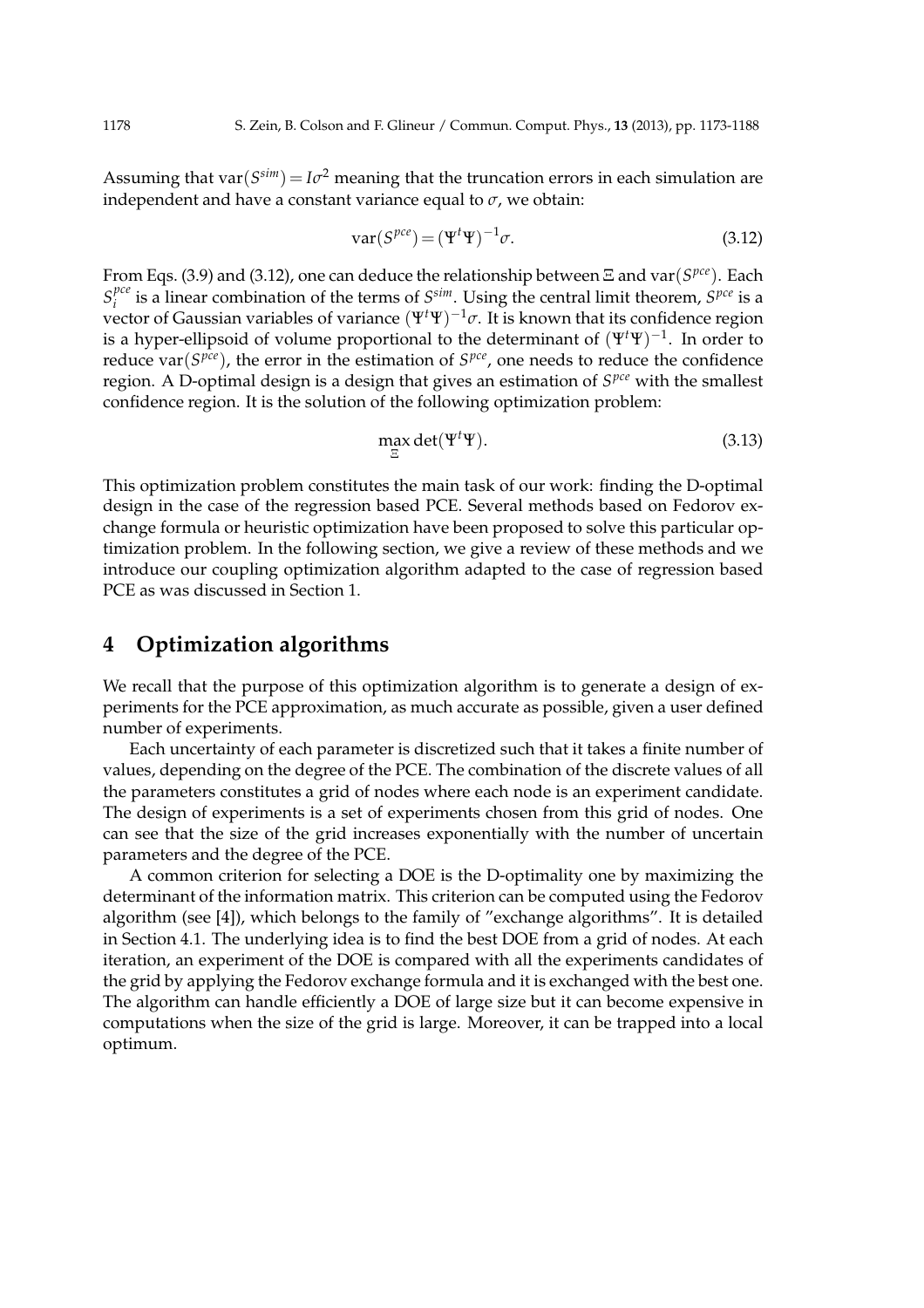Two different approaches have been proposed to optimize the determinant of the information matrix without scanning all the experiments candidates. In [2, 3] a genetic algorithm is used to optimize the D-optimality criterion and in [5, 6] a heuristic search is preferred. These algorithms are global methods and they can be a good choice over the Fedorov method because they do not scan the whole set of candidates at each iteration. However, the crossover operator presents two major drawbacks. First, it can be expensive when DOEs have a large size because it requires the computation of the determinant of the information matrix. Second, it has been observed in the numerical examples in Section 5 that the crossover operator fails to optimize the determinant when the set of experiments candidates is also large.

For this reason, an algorithm is proposed that couples the Fedorov exchange algorithm with the genetic algorithms to overcome this difficulty. The use of the genetic algorithms allows to avoid scanning all the experiments candidates. A cheap crossover can be defined using the Fedorov exchange formula which avoids computing the determinant of the information matrix. Some numerical experiments are carried out to show the performances of this coupling with large DOEs.

#### **4.1 The Fedorov algorithm**

We start by showing how the determinant of Ψ*t*Ψ changes when an experiment of the DOE is exchanged with a new one.

The matrix  $\Psi^t \Psi$  can be written as  $\sum_{i=1}^Q$  $\psi^{Q}_{j=1} \psi(\xi^j) \psi(\xi^j)^t$  where  $\psi(\xi^j)$   $=$   $\{ \psi_i(\xi^j) \}_{i=1,\cdots,N}$  is the row of the matrix Ψ corresponding to experiment *j*. Ψ*t*Ψ is a sum of outer products over the experiments of the DOE. When a new  $\zeta^{Q+1}$  experiment is added to the DOE, the new information matrix  $\Psi_{new}^t \Psi_{new}$  becomes  $\sum_{j=1}^{Q+1}$  $\frac{Q+1}{j=1}\psi(\xi^j)\psi(\xi^j)^t$ . From the matrix determinant lemma, the determinant of Ψ $^t_{new}$ Ψ<sub>new</sub> can be updated from the one of Ψ<sup>t</sup>Ψ as follows:

$$
\det(\Psi_{new}^t \Psi_{new}) = \det(\Psi^t \Psi + \psi(\xi^k) \psi(\xi^k)^t) \n= \det(\Psi^t \Psi) \times \left(1 + \psi(\xi^k)^t (\Psi^t \Psi)^{-1} \psi(\xi^k)\right).
$$
\n(4.1)

If an experiment *k* is removed from the DOE, the update formula is the same as above but the sign + is replaced with a −. Now, when an experiment *l* from the DOE is exchanged with an experiment *k*, the determinant of the new information matrix  $\Psi_{new}^t \Psi_{new}$  can be obtained by applying the above formula twice:

$$
\det(\Psi_{new}^t \Psi_{new}) = \det(\Psi^t \Psi) \times \left(1 + \Delta(\xi^k, \xi^l)\right),\tag{4.2}
$$

where

$$
\Delta(\xi^k, \xi^l) = d(\xi^k, \xi^k) - d(\xi^k, \xi^k) + d^2(\xi^k, \xi^l) - d(\xi^k, \xi^k) d(\xi^l, \xi^l),\tag{4.3}
$$

$$
d(\xi^k, \xi^l) = \psi(\xi^k)^t (\Psi^t \Psi)^{-1} \psi(\xi^l). \tag{4.4}
$$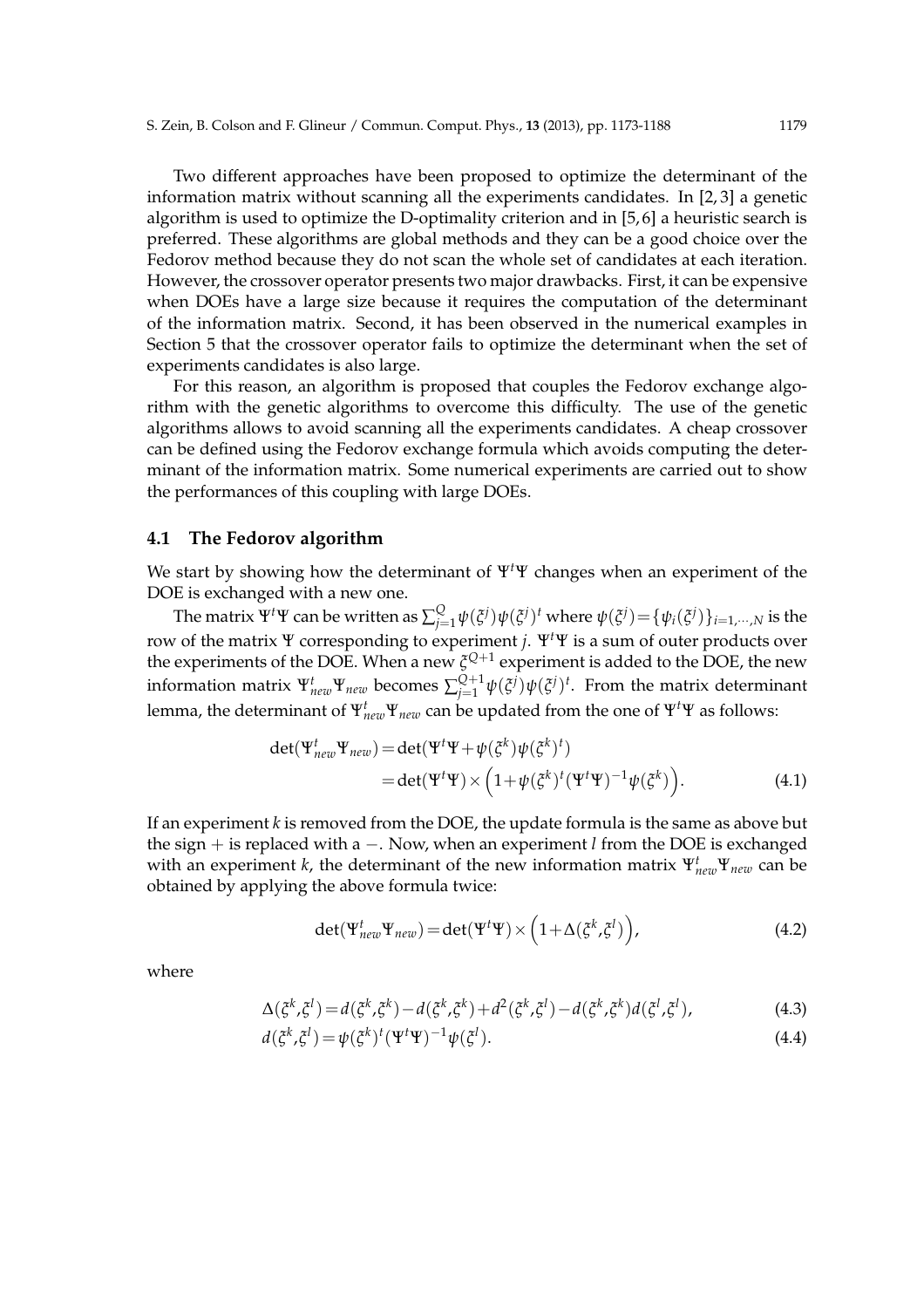When two experiments are exchanged, the determinant of the information matrix changes with rate ∆.

The Fedorov algorithm for maximizing det(Ψ*t*Ψ) is based on the above formula. Consider a set C of experiment candidates (a grid of nodes) and Ξ ⊂ C a random DOE of *Q* experiments. The idea of the algorithm is that for each experiment *ξ <sup>l</sup>* ∈ Ξ we compute the values of the function  $\Delta(\xi^k, \xi^l)$  for all  $\xi^k \in C \setminus \Xi$  and exchange  $\xi^l$  with the  $\xi^k$  that gives the maximal value of ∆. It can be summarized in Algorithm 4.1. One can see that this algorithm is efficient in the sense that it uses the update formula to compute the determinant at each iteration which is not an expensive operation. However, it can still be quite expensive when the size of  $C$  becomes large.

It is important to note that the initial DOE has to be nonsingular, otherwise the determinant of the matrix will stay equal to zero during all the execution of the algorithm.

Algorithm 4.1: The Fedorov Algorithm

```
Generate a random \Xi \subset \mathcal{C}Compute the determinant of Ξ
for all ξ
j ∈Ξ do
   set \Delta_{max} = 0for all \zeta^l\!\in\!\mathcal{C}\backslash\Xi do
       Compute \Delta(\xi^k, \xi^l)if \Delta(\xi^k, \xi^l) > \Delta_{max} then
           Set \Delta_{max} = \Delta(\xi^k, \xi^l)Exchange ξ
l with ξ
k
           Update the determinant of Ξ
       end if
   end for
end for
```
#### **4.2 Generating a nonsingular random DOE**

If a DOE is generated by randomly selecting some experiments from a set of candidates and the size of the DOE is small, there is a high probability to get a singular DOE. In this case, the Fedorov exchange algorithm is not applicable because the determinant will remain zero during the whole procedure. In the following, a method is proposed which ensures that it always generates a nonsingular DOE.

We suppose that each parameter uncertainty can take  $p+1$  distinct values,  $\{r_0, r_1, \dots, r_p\}$ , indexed from 0 to  $p$ . An experiment is a node of the grid  $\{r_0,r_1,\cdots,r_p\}^M$  and each experiment is identified by an multi-index  $\alpha \in \mathbb{N}^M$ . The set of experiments such that  $|\alpha| \leq p$ guarantees to have a nonsingular DOE. Taking a DOE with these nodes and following the Fedorov exchange formula, each experiment of this DOE can be exchanged with a randomly selected one from the grid if the determinant of the DOE increases. Some highlights of the proof are given: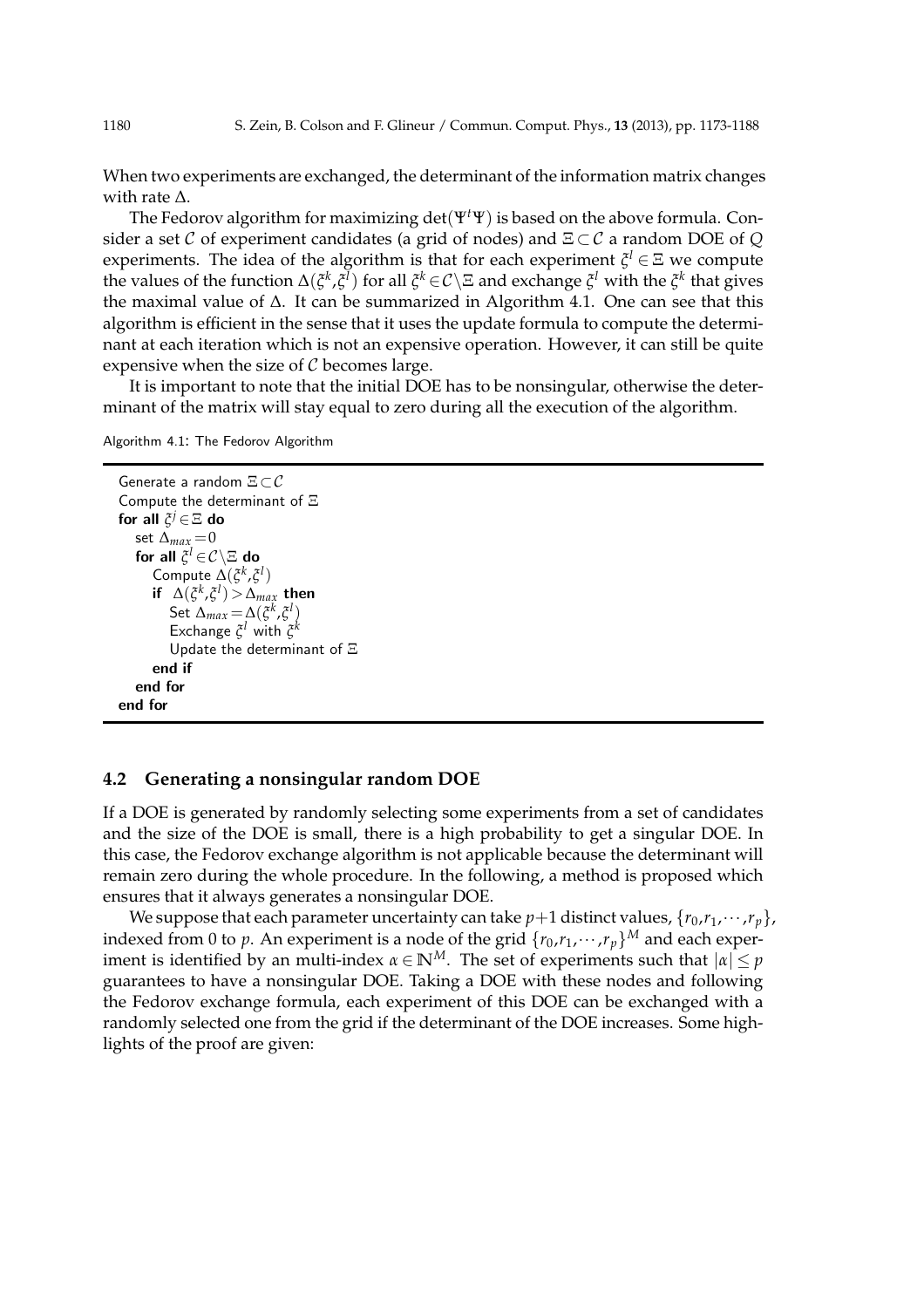• We recall that the PCE approximation is expressed in a Hermite basis. The terms of the approximation can be developed in the canonical basis which leads to a polynomial expression:

$$
\tilde{S} = \sum_{|\alpha|=0}^{|\alpha|=p} S_{\alpha}^{pce} \psi_{\alpha}(\xi) = \sum_{|\alpha|=0}^{|\alpha|=p} S_{\alpha}^{can} \phi_{\alpha}(\xi), \qquad (4.5)
$$

where the  $\phi_{\alpha}(\xi)$  are the canonical monomials,  $S_{\alpha}^{can}$  are the coefficients in this basis and *α* is a multi-index in **N***M*. This notation with the multi-index is equivalent to the one in (3.5). The change of basis is defined in a matrix form, *S pce*=*C*.*S can* where *C* is a nonsingular matrix. This implies that one can directly get the  $S_{\alpha}^{pec}$  from the *S can α* .

- If the PCE is of degree  $p$ , it is easy to see that the  $S_{\alpha}^{can}$  associated to the monomials of degree *p* are equal to  $\frac{\partial^{|a|} \tilde{S}}{\partial \tilde{\zeta}^{\alpha}} / \prod_{i=1}^{M} \alpha_i!$ .
- the *α*-derivative of a polynomial function of degree *p* with  $|a|=p$  is equal to its finite difference approximation because the finite difference approximation of order *α* is derived from the Taylor expansion of the function and the Taylor expansion of order *α* of a polynomial function is equal itself.
- Thus, one can choose the experiments of the DOE such that they correspond to a finite differences scheme and directly compute the coefficients  $S_{\alpha}^{can}$  with  $|\alpha| = p$ . Once these coefficients are evaluated, this operation can be repeated iteratively for the degrees from *p*−1 to 0 and hence all the coefficients are computed.
- Given that the set of nodes with  $|\alpha| \leq p$  contains all the finite differences schemes needed for computing all the PCE coefficients, a DOE containing these nodes is nonsingular.

#### **4.3 The coupled Fedorov-genetic algorithm**

In [2, 3, 12], genetic algorithms have been used for finding D-optimal designs. They are based on the definition of a random population which in this case is a set of DOE candidates. These individuals will interact with each other in order to evolve toward the optimal solution. This evolution process can be summarized in the following steps. First, the population of DOEs is initialized by generating randomly a certain number of DOEs. Next and at each iteration, the determinant of each DOE of the population is computed. A random procedure, called crossover, is applied to select the parents according to their determinant and obtain the new DOEs offspring of the new population. For more information on genetic algorithms see [11, 15].

During the optimization procedure, all the DOEs are nonsingular. This is guaranteed by coupling the Fedorov exchange formula with the genetic algorithms.

In the initialization step, the random and nonsingular DOEs are generated like in the previous section. In the crossover step, the two parents DOEs exchange some of their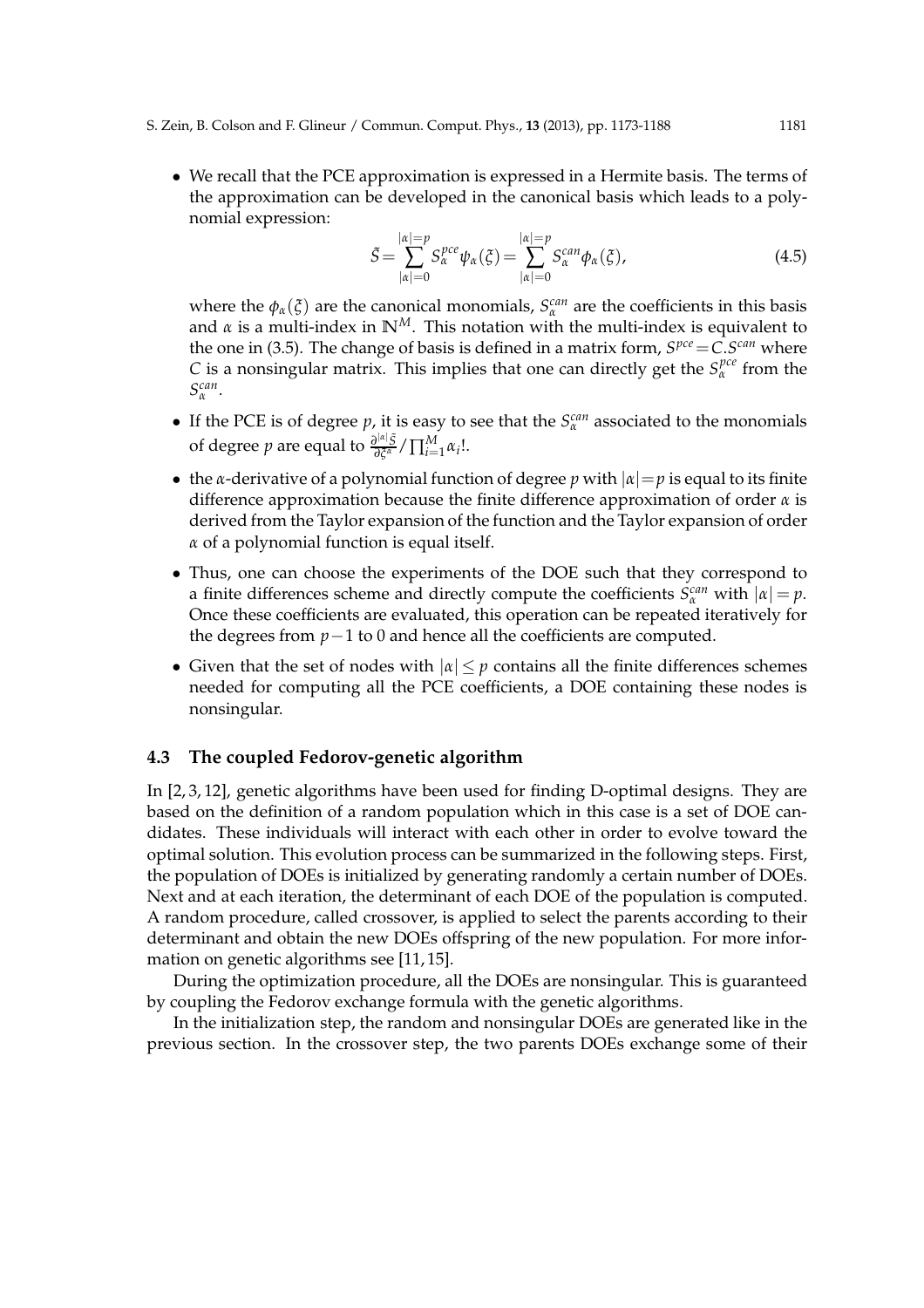experiments without producing new singular DOEs. Let the two parents DOEs be  $\Xi_1$ and  $\Xi_2$  and  $N_c$  be the number of crossover points which is the number experiments to be exchanged between them. An experiment is randomly selected in  $\Xi_1$  and it is exchanged with another one in  $\Xi_2$  such that according to the Fedorov exchange formula the determinant of both DOEs does not decrease. This operation is repeated *N<sup>c</sup>* times to generate new offsprings.

Algorithm 4.2: The GA-Fedorov Algorithm

| <b>Initialize</b> a random population $\{\Xi_i\}$ of DOEs                |
|--------------------------------------------------------------------------|
| <b>for</b> $k=1$ to number of iterations <b>do</b>                       |
| Compute all the determinants of the population $\{E_i\}$                 |
| for $l = 1$ to population size do                                        |
| <b>Select</b> two parents randomly according to their determinants       |
| <b>Reproduce</b> an offspring using the Fedorov algorithm:               |
| for $m=1$ to number of crossover points do                               |
| Choose randomly an experiment $\xi_i$ of the offspring                   |
| Compute $\Delta(\xi_i, \xi_j)$ for all $\xi_j$ in the second parent      |
| Replace $\xi_i$ with the $\xi_i$ that has a maximal $\Delta$             |
| end for                                                                  |
| end for                                                                  |
| Replace the parents population $\{\Xi_i\}$ with the offspring population |
| end for                                                                  |

### **5 Numerical results**

In this section, we show the efficiency of the coupling algorithm in generating accurate and small-sized DOE for the regression based PCE. Three sets of tests are performed: a comparison with the standard GA algorithm, a comparison with the closest to the origin sampling method proposed in [1] and finally a comparison with the projection method.

#### **5.1 Comparison with the Standard GA Algorithm**

We start by comparing the standard genetic algorithm with the Fedorov-GA algorithm. The set  $C$  of experiment candidates is taken the same as the one in [1]. It is the grid of nodes  $\{r_0, r_1, \cdots, r_p\}^M$  where  $r_i$  are the roots of the Hermite polynomials of degree  $p+1$ . The number of experiments in each DOE is taken as twice the number of coefficients in the PCE. We compare the efficiency of our Fedorov based crossover with the standard one. The PCE is of degree 4 and has 6 variables. The number of experiments in the DOEs is 420. In Figs. 1 and 2, it is shown how the standard crossover is not able to improve the determinant of the DOE unlike the Fedorov based crossover of our algorithm. In the first case the determinant decreases during the iterations, while in the case of the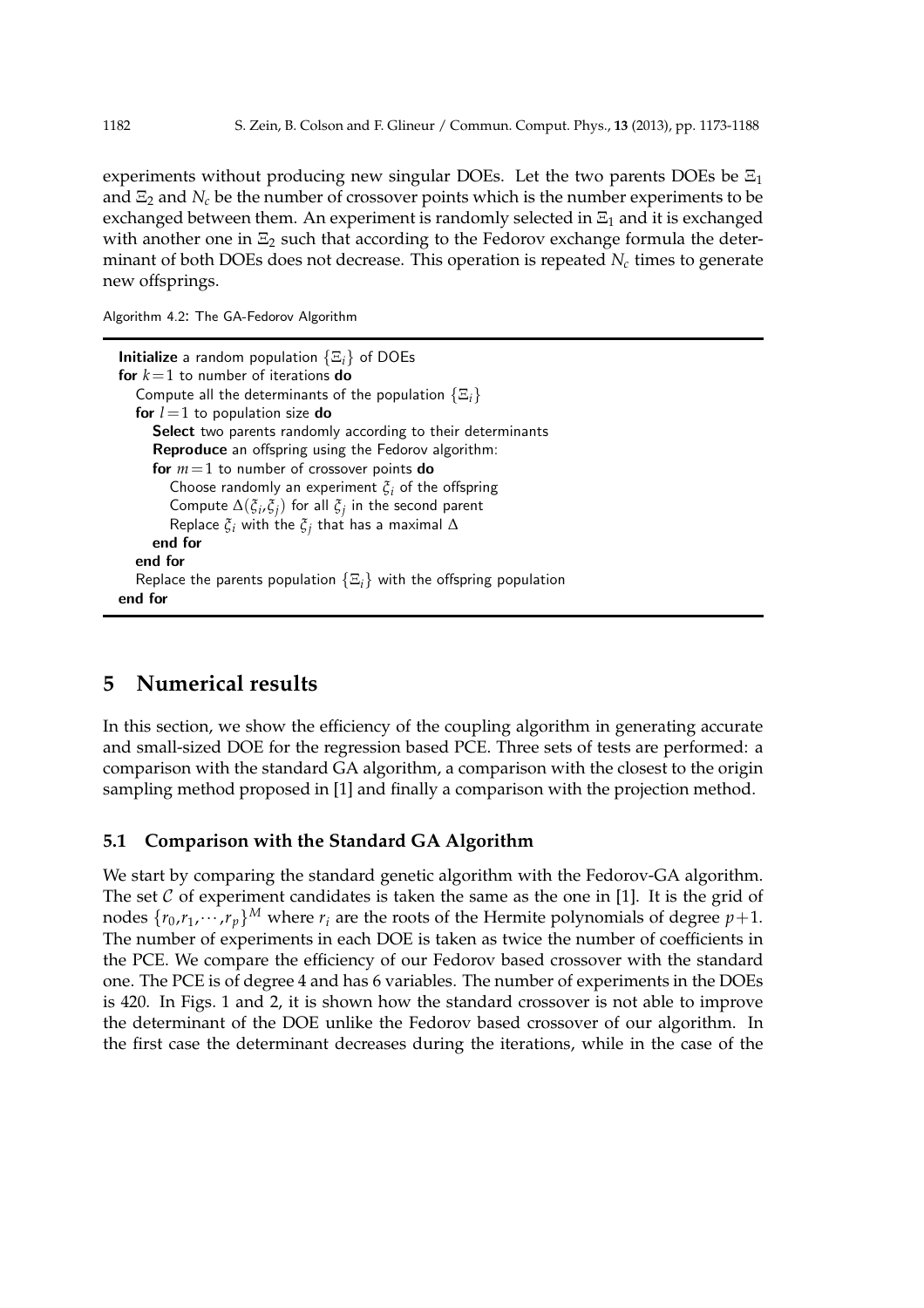

Figure 1: Standard genetic algorithm: case of Hermite polynomial of degree  $p=4$ , with  $M=6$  variables and *N* =420 experiments.



Figure 2: Coupled Fedorov genetic algorithm: case of Hermite polynomial of degree *p*=4, with *M*=6 variables and  $N = 420$  experiments.

coupled algorithm the determinant increases. The optimization experiments are repeated for several population sizes (10 and 20 individuals) and several number of crossover points ( $N_c$  = 30 and 50).

#### **5.2 Comparison with the closest to the origin sampling method**

In the second experiment, we compare the sampling method of DOE proposed in [1] with our coupling method. The DOE in the quoted paper is made of the *N* closest points to the origin in  $\mathcal{C}$ . This method, as it is mentioned in the paper, has the drawback of requiring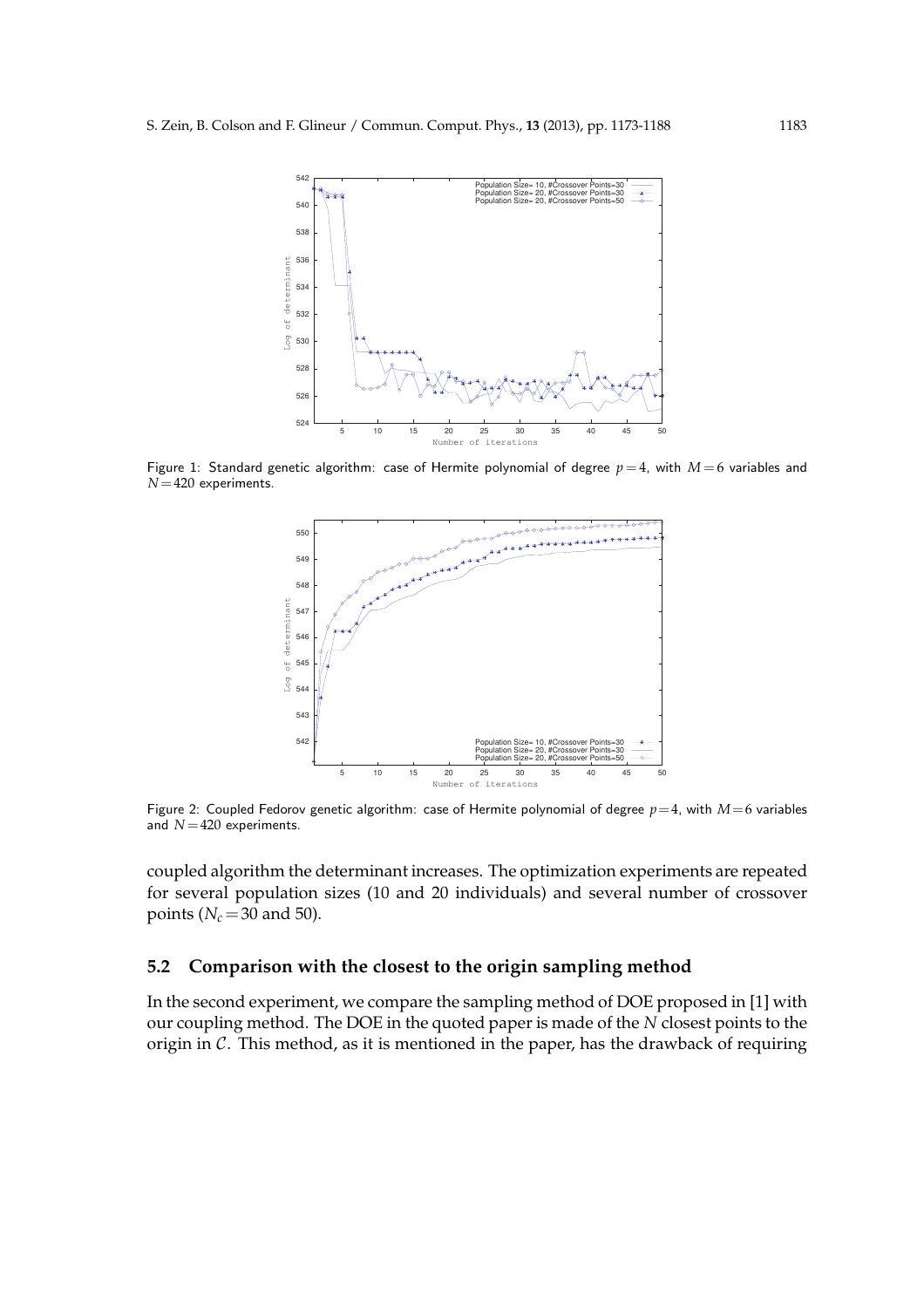| $p \times M$ | # of experiments /det( $\Psi^t\Psi$ ) | $N+1/\det(\Psi^t\Psi)$ | $2 \times N/\text{det}(\Psi^t \Psi)$ |  |
|--------------|---------------------------------------|------------------------|--------------------------------------|--|
|              | (closest to origin)                   | (Fedorov-GA)           | (Fedorov-GA)                         |  |
| $3\times4$   | 87/29                                 | 36/35                  | 70 / 51                              |  |
| $3\times5$   | 247/72                                | 57/71                  | 112/95                               |  |
| $3\times6$   | 747/145                               | 85/120                 | 168/160                              |  |
| $4 \times 4$ | 175/22                                | 71/112                 | 140/141                              |  |
| $4\times5$   | 1125/270                              | 127/240                | 252/293                              |  |
| $4\times6$   | 4180/550                              | 211/447                | 420/551                              |  |

Table 1: Comparing the minimal size of the DOE required by the closest to origin method and the Fedorov-GA method.

a large number of experiments in order to have a nonsingular DOE. Table 1 shows the smallest DOE sizes that both methods can generate and it compares their accuracies by computing their respective determinants. The minimal number of experiments required for the coupling algorithm is always equal to the number of terms in the PCE. It can be seen that the closest to origin method requires much more experiments than Fedorov-GA. This can be very expensive in computations. The determinant of the DOE with the closest to origin method is in the same range of values as the one obtained with the Fedorov-GA. In conclusion, the coupled Fedorov-GA is more efficient because it gives DOE with the same accuracy and much less samples.

#### **5.3 Comparison with the projection method**

In this third set of tests, the coupling algorithm is compared to the projection method in terms of cost and accuracy. Three tests are based on analytical functions and one on a finite elements model. The exact standard deviations of the analytical functions are known in advance. By comparing it to the computed standard deviation, this gives the accuracy of the PCE approximations by both methods.

- Test one:  $f(x) = \sum_{i=1}^{3} \sin(x_i)$ ,  $x_i \in [-\pi, \pi]$  and the variance of *f* is equal to 1.5.
- Test two:  $g(x) = sin(x_1) + a sin^2(x_2) + b.x_3^4 sin(x_1)$ ,  $x_i ∈ [-π, π]$  and the variance of *g* is equal to  $\frac{a^2}{8} + b\frac{\pi^4}{5} + b^2\frac{\pi^8}{18} + \frac{1}{2}$ . In this example,  $a = 7$  and  $b = 0.1$ .
- Test three:  $h(x) = \prod_{i=1}^{3} \frac{|4x_i 2| + a_i}{1 + a_i}$  $\frac{i-2|+u_i}{1+a_i}$ , with *a* = (1,2,5) and *x*<sub>*i*</sub> ∈ [0,1]; the variance is equal to 0.1336.

Table 2 gives the results corresponding to the analytical functions. It also shows the relative errors of the two methods in computing the standard deviations of the three analytical functions. One can see that both methods are able to compute accurately the standard deviations of these functions: the highest relative error is only 1.23% with the Fedorov-GA method for test 2. This method is also 2.5 to 3 times faster than the projec-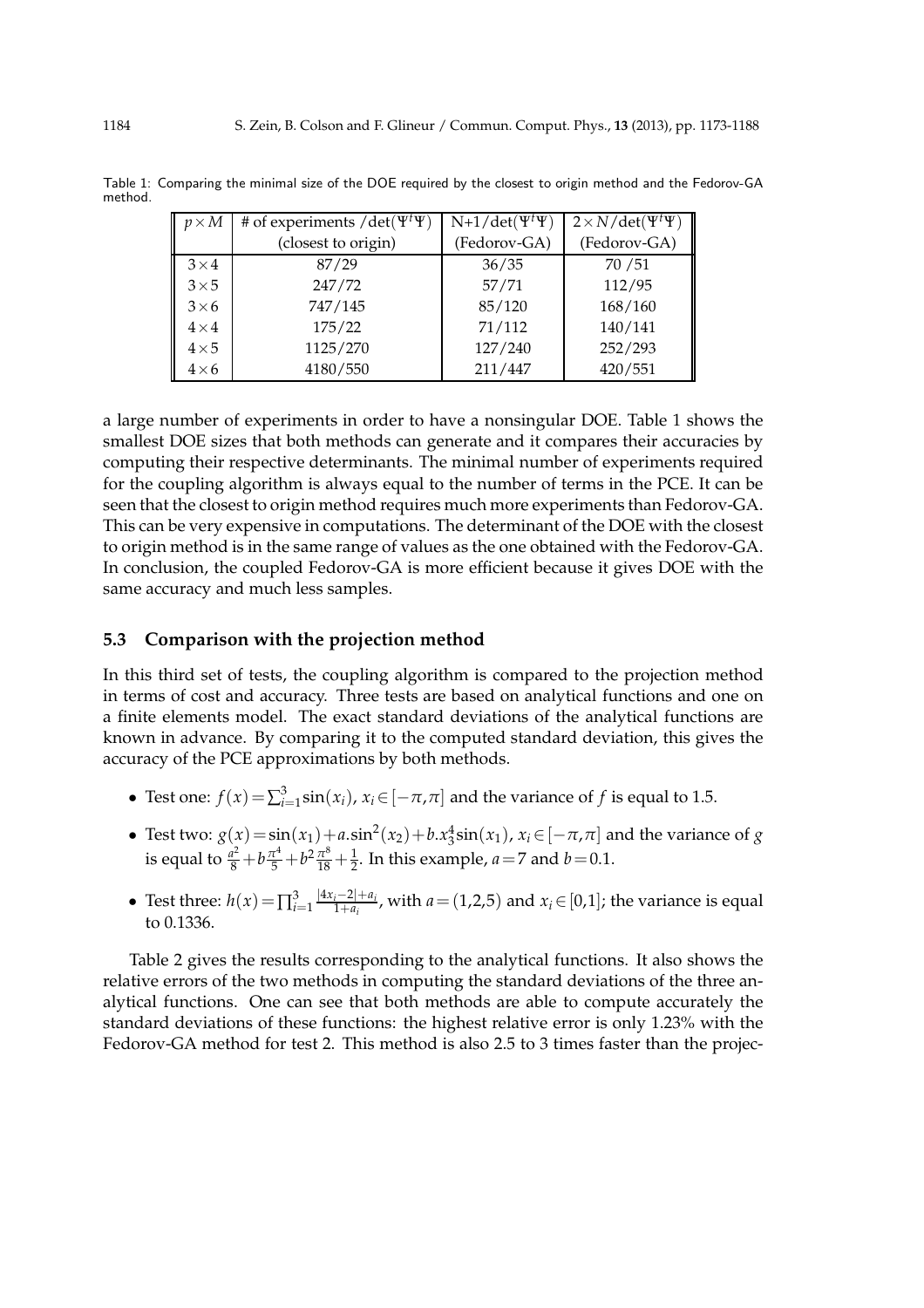



![](_page_12_Figure_3.jpeg)

Figure 4: The finite element model of the structure: two panels and one stringer.

![](_page_12_Figure_6.jpeg)

Figure 6: The second buckling mode of the structure.

Figure 5: The first buckling mode of the structure.

![](_page_12_Figure_9.jpeg)

Figure 7: The third buckling mode of the structure.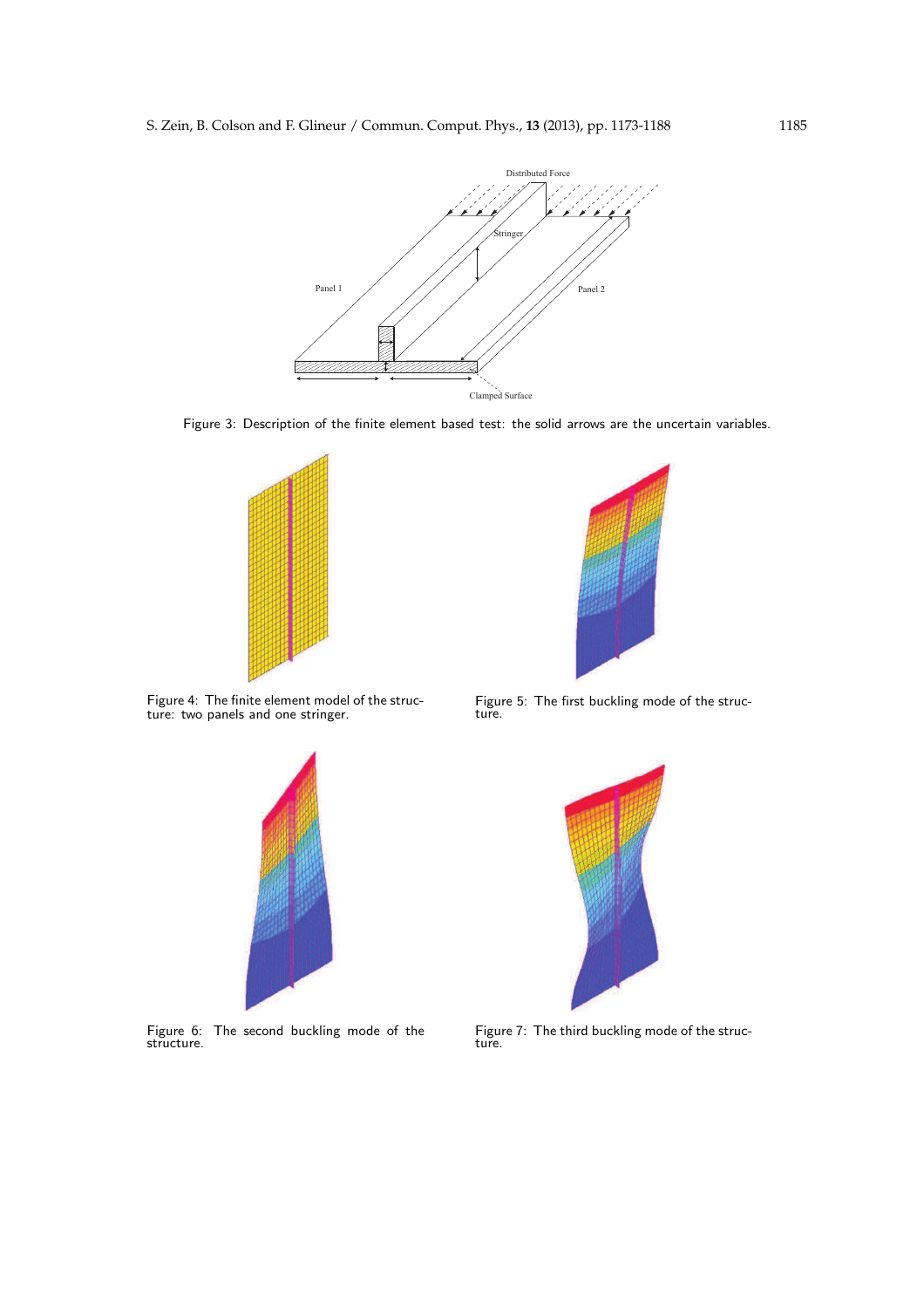Table 2: Comparison of the results obtained by the projection method and the coupled Fedorov-GA method for the analytical functions.

|               | <b>Projection Method</b> |        |           | Fedorov-GA Method |        |           |
|---------------|--------------------------|--------|-----------|-------------------|--------|-----------|
|               | # samples                | StD    | Rel. Err. | # samples         | StD    | Rel. Err. |
| $\mathcal{X}$ | 135                      | 1.2243 | $0.03\%$  | 57                | 1.2235 | $0.1\%$   |
| $\mathcal{X}$ | 495                      | 3.720  | $0\%$     | 168               | 3.675  | 1.23%     |
| h ( x         | 495                      | 0.141  | $2.9\%$   | 168               | 0.148  | 5.4%      |

Table 3: Comparison of the means and the standard deviations obtained with the projection method and the coupled Fedorov-GA method for the finite element test case.

|        | Projection Method      |                       | Fedorov-GA Method     |                       | Rel. Diff. |            |
|--------|------------------------|-----------------------|-----------------------|-----------------------|------------|------------|
|        | Mean                   | StD                   | Mean                  | StD                   | Mean       | <b>StD</b> |
|        | Degree=2 (78 samples)  |                       | Degree=2 (30 samples) |                       |            |            |
| Weight | 73100                  | $3.73 \times 10^3$    | 72000                 | $3.75 \times 10^3$    | 1.3%       | 0.7%       |
| Mode 1 | 0.529                  | $5.47 \times 10^{-2}$ | 0.568                 | $5.13 \times 10^{-2}$ | $7.3\%$    | 6.1%       |
| Mode 2 | 0.903                  | $8.79 \times 10^{-2}$ | 0.910                 | $8.55 \times 10^{-2}$ | $0.7\%$    | 2.7%       |
| Mode 3 | 1.315                  | $1.32 \times 10^{-1}$ | 1.33                  | $1.27 \times 10^{-1}$ | 1.6%       | $3.5\%$    |
|        | Degree=3 (257 samples) |                       | Degree=3 (84 samples) |                       |            |            |
| Weight | 83900                  | $3.39 \times 10^3$    | 84900                 | $3.37 \times 10^3$    | 1.1%       | 1.1%       |
| Mode 1 | 0.539                  | $5.56 \times 10^{-2}$ | 0.503                 | $5.92 \times 10^{-2}$ | $6.7\%$    | 6.4%       |
| Mode 2 | 1.04                   | $8.13 \times 10^{-2}$ | 1.00                  | $8.12 \times 10^{-2}$ | 3.29%      | $0\%$      |
| Mode 3 | 1.514                  | $1.2 \times 10^{-1}$  | 1.45                  | $1.23 \times 10^{-1}$ | 3.9%       | 1.1%       |

tion method. This result shows that the Fedorov-GA method is able to generate a PCE approximation that accurately approximates these functions and with a low cost.

Table 3 gives the results corresponding to the finite element based functions. Here, the exact means and standard deviations are not known in advance. Hence, the relative difference between the standard deviations of both methods is compared. One can see that both methods give close results because the highest relative difference is about 7% and it is in the case of mode 1 with degree two. On can see that the Fedorov-GA method gives comparable results to the projection method with a computational cost 2.5 to 3 times lower. This concludes that these finite element based functions are accurately approximated with the PCE generated by the Fedorov-GA method.

## **6 Conclusion**

In this paper an optimization algorithm is proposed for generating small sized DOEs for regression based polynomial chaos expansion. This method has the advantage of not prescribing the number of samples but it gives the possibility to the user to define the number of samples. For example, one can choose to take the fewest number of samples which is the number of terms involved in the PCE. The optimization algorithm is a ge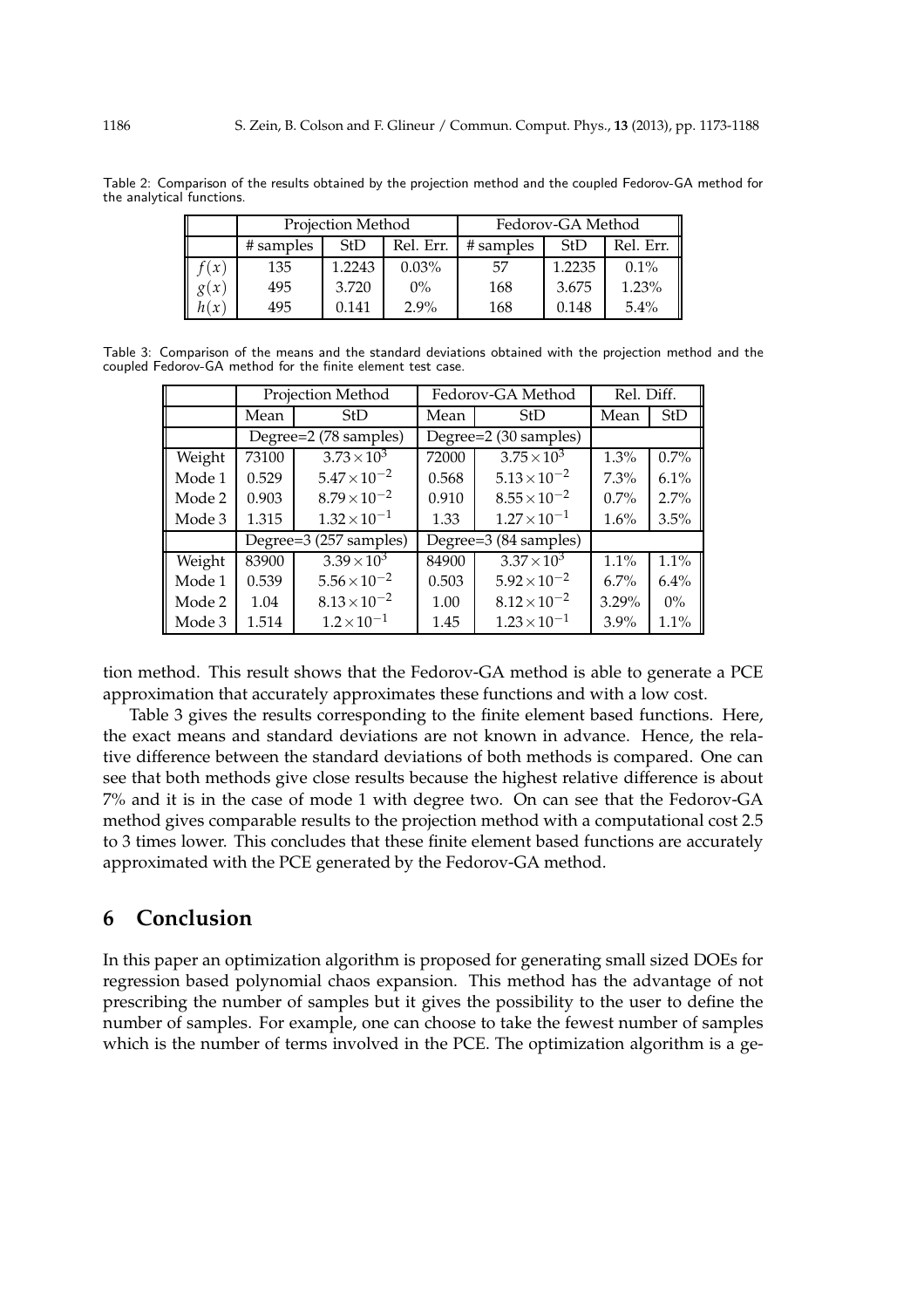netic algorithm with a crossover operator based on the Fedorov algorithm. It is used to maximize the D-optimal criterion of the DOE. We show the efficiency of this coupled algorithm by comparing it with the standard GA, the closest to origin sampling method and the projection method. Some analytical and finite element based tests are considered. The efficiency of the proposed algorithm is shown in terms of cost reduction and accuracy in all the preceding cases.

### **Acknowledgments**

The research leading to these results has received funding from the Walloon region of Belgium, convention number 5856, subvention FIRST-ENTREPRISE. This text presents results of the Belgian Program on Interuniversity Poles of Attraction initiated by the Belgian State, Prime Minister's Office, Science Policy Programming. The scientific responsibility rests with its authors.

#### **References**

- [1] B. Sudret, Global sensitivity analysis using polynomial chaos expansions, Reliab. Eng. Syst. Safe., 93, pp. 964-979 (2008).
- [2] J. Poland, A. Mitterer, K. Knödler, and A. Zell, Genetic algorithms can improve the construction of D-optimal experimental designs, Advances in Fuzzy Systems and Evolutionary Computation, pages 227-231 (2001).
- [3] D. Drain, W. Matthew Carlyle, D. C. Montgomery, C. Borror and C. Anderson-Cook, A Genetic Algorithm Hybrid for Constructing Optimal Response Surface Designs, Quality and Reliability Engineering International, 20, pp. 637-650 (2004).
- [4] N. Nguyen and A. J. Miller, A review of some exchange algorithms for constructing discrete D-optimal designs, Computational statistics and data analysis, pp. 489-498 (1992).
- [5] J. S. Jung and B. J. Yum, Construction of exact D-optimal designs by tabu search, Computational Statistics and Data Analysis, pp. 181-191 (1996).
- [6] M. A. Lejeune, Heuristic optimization of experimental designs, European Journal of Operational Research, pp. 484-498 (2003).
- [7] A. Björk, Numerical Methods for Least Squares Problems, ISBN 0-89871-360-9 (1996).
- [8] R. Ghanem and P. Spanos, Stochastic finite elements: A Spectral Approach, Springer-Verlag - 1991. ISBN 0-387-97456-3 or 0-540-97456-3.
- [9] G. Montepiedra, Application of genetic algorithms to the construction of exact D-optimal designs, Journal of Applied Statistics, pages 817 - 826 (1998).
- [10] R. C. St. John and N. R. Draper D-optimality for regression designs: a review, Technometrics, pages 15-23 (1975).
- [11] D.E. Goldberg, Genetic Algorithms in Search, Optimisation and Machine Learning, Cambridge MA: Addison-Wesley (1989).
- [12] L. M. Haines, The application of the annealing algorithm to the construction of exact optimal designs for linear-regression models,Technometrics, vol. 29, num. 4 (1987).
- [13] R. H. Myers, D. C. Montgomery and G. G. Vining, Generalized Linear Models with Applications in Engineering and the Sciences, New York: Wiley (2002).